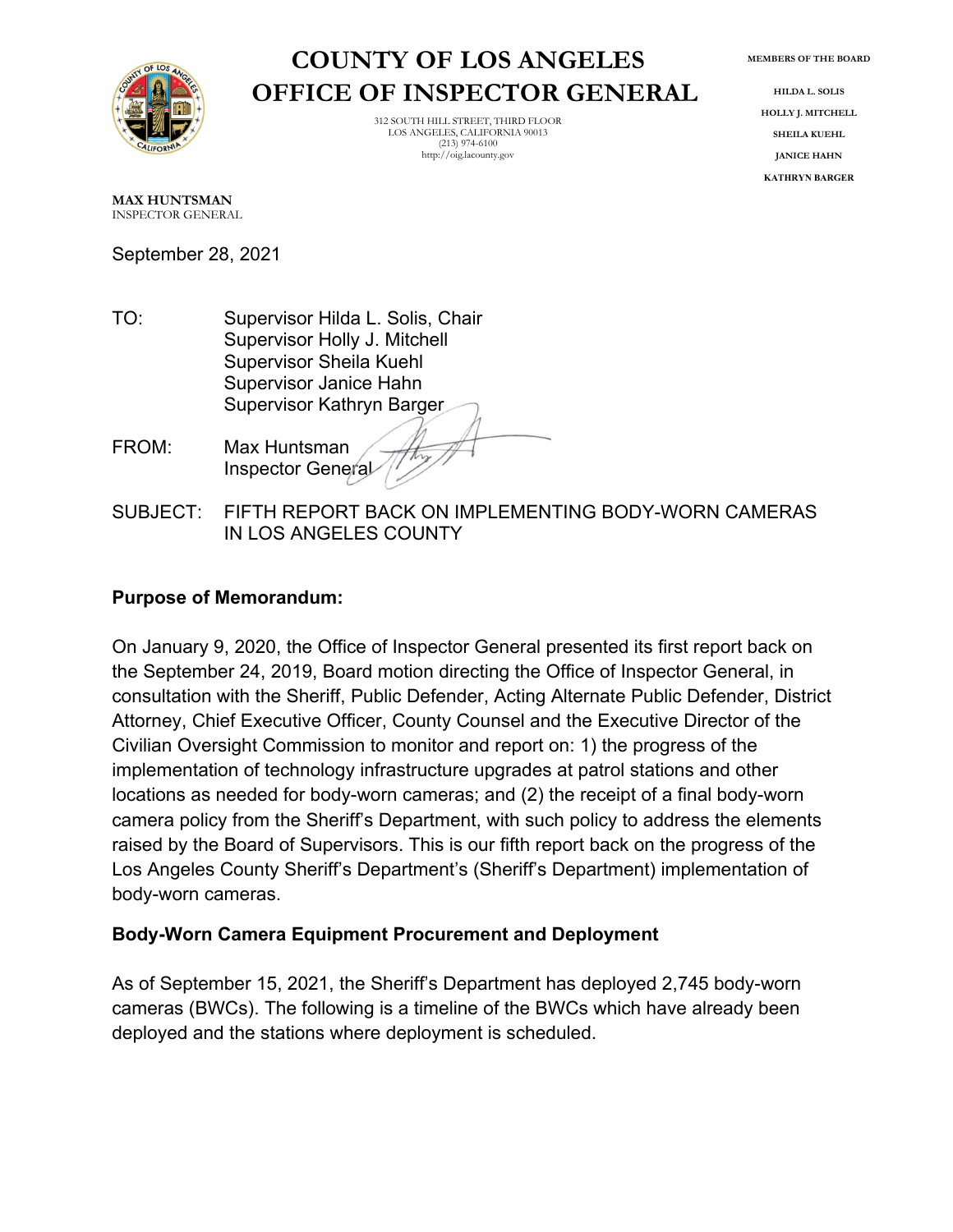|                                        | Completed   |
|----------------------------------------|-------------|
| <b>Stations Completed</b>              | <b>Date</b> |
|                                        |             |
| <b>Century Patrol Station</b>          | 10/31/2020  |
|                                        | 10/31/2020  |
| <b>Industry Patrol Station</b>         |             |
| Lakewood Patrol Station                | 10/31/2020  |
|                                        |             |
| Lancaster Patrol Station               | 10/31/2020  |
|                                        |             |
| West Hollywood Patrol Station          | 10/31/2020  |
| <b>Compton Patrol Station</b>          | 11/30/2020  |
|                                        |             |
| East Los Angeles Patrol Station        | 11/30/2020  |
|                                        |             |
| <b>Crescenta Valley Patrol Station</b> | 1/31/2021   |
| Lomita Patrol Station                  | 1/31/2021   |
|                                        |             |
| Malibu/Lost Hills Patrol Station       | 1/31/2021   |
|                                        |             |
| South Los Angeles Patrol Station       | 1/31/2021   |
|                                        |             |
| Altadena Patrol Station                | 4/30/2021   |
| Marina Del Rey Patrol Station          | 4/30/2021   |
|                                        |             |
| Palmdale Patrol Station                | 4/30/2021   |
|                                        |             |
| <b>Temple Patrol Station</b>           | 4/30/2021   |
| <b>Norwalk Patrol Station</b>          | 6/30/2021   |
|                                        |             |
| Pico Rivera Patrol Station             | 6/30/2021   |
|                                        |             |
| San Dimas Patrol Station               | 7/31/2021   |
|                                        |             |
| Walnut/Diamond Bar Patrol Station      | 7/31/2021   |
| Cerritos Patrol Station (Projected)    | 9/30/2021   |
|                                        |             |
| Carson Patrol Station (Projected)      | 10/31/2021  |
|                                        |             |
| Transit Services Bureau (Projected)    | 10/31/2021  |
|                                        |             |

The Sheriff's Department reports the BWCs, as outlined in the above timeline, have all been funded and that they continue to work with the Los Angeles County Chief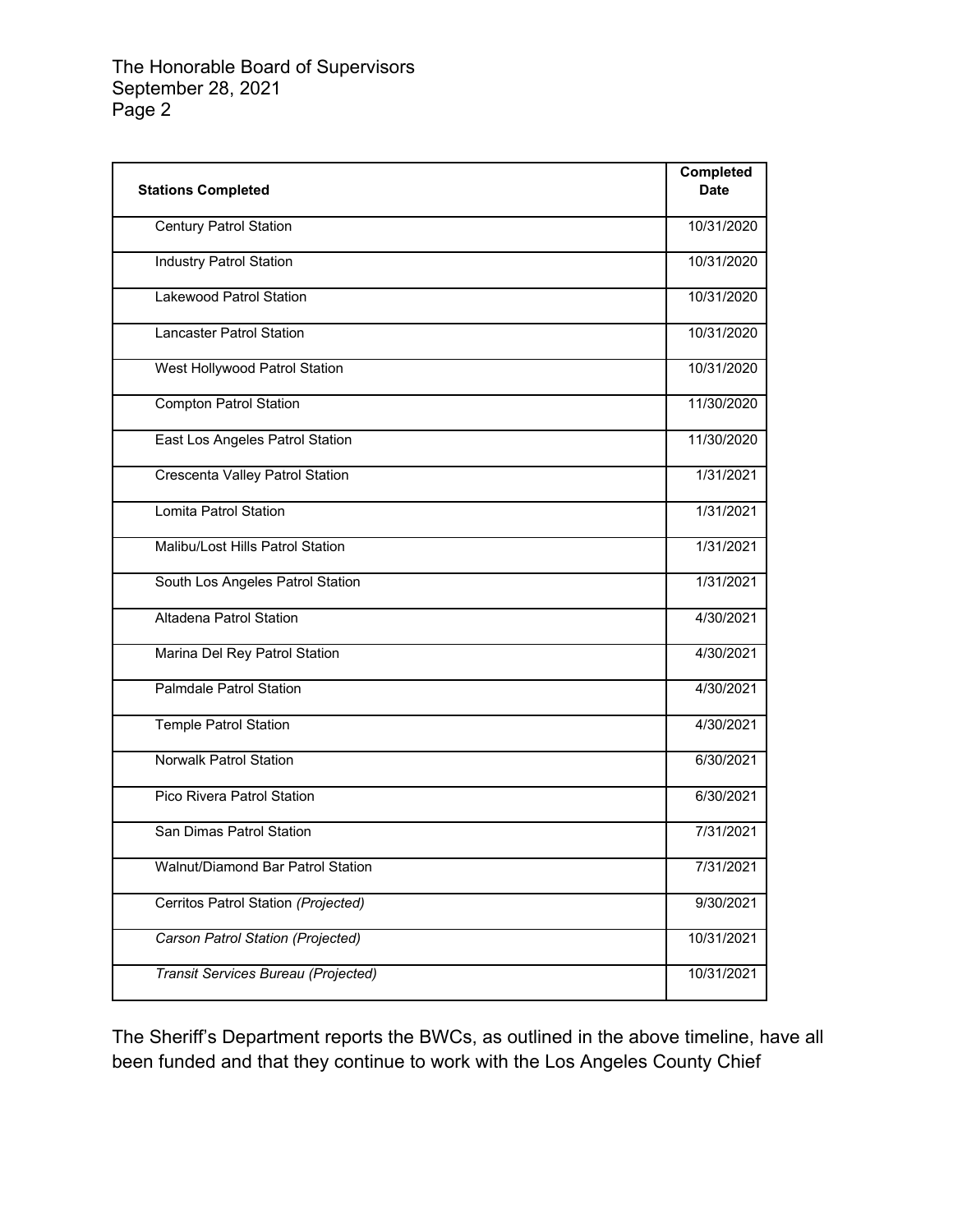Executive Officer (CEO) to ensure future budgets properly reflect and account for the expenditure for BWCs.

There have been some delays in the rollout of BWCs due to infrastructure issues. For example, Avalon station's deployment has been delayed because the Sheriff's Department is waiting for work to be completed by the Los Angeles County's Internal Services Department. Due to the length of the delays, the Sheriff's Department is exploring alternative solutions to obtain the connectivity needed to get BWCs up and running at the Avalon station. There is also a delay in deploying BWCs to Santa Clarita station. The station is in the process of moving into a new facility, with the anticipation that the move will be completed by middle to late October 2021. Once the move is finished, the next step is to set up the infrastructure for the cameras, which is expected to take anywhere between three to five weeks. Based on that timeline, Santa Clarita is expected to have cameras no later than January 2022.

As of September 15, 2021, the Sheriff's Department reports uploading 769,082 BWC videos to Evidence.com (a cloud storage site, provided and managed by Axon, where BWC videos are stored). There have been no reports of videos being lost or corrupted while being uploaded to the site or when being viewed on the site. There have been occasional issues with retrieving videos from this cloud site, but the vendor worked with the Sheriff's Department to quickly resolve these issues. The Office of Inspector General cannot verify this information because access to the videos has not been granted despite our recommendation and request that the Office of Inspector General have unfettered viewing access.

## **Body-Worn Camera Technology and Smartphone Applications**

As stated in earlier reports, after reviewing the proposals submitted by multiple vendors, the Los Angeles County Internal Services Division chose the "Axon Body 3" BWC (see figure below):

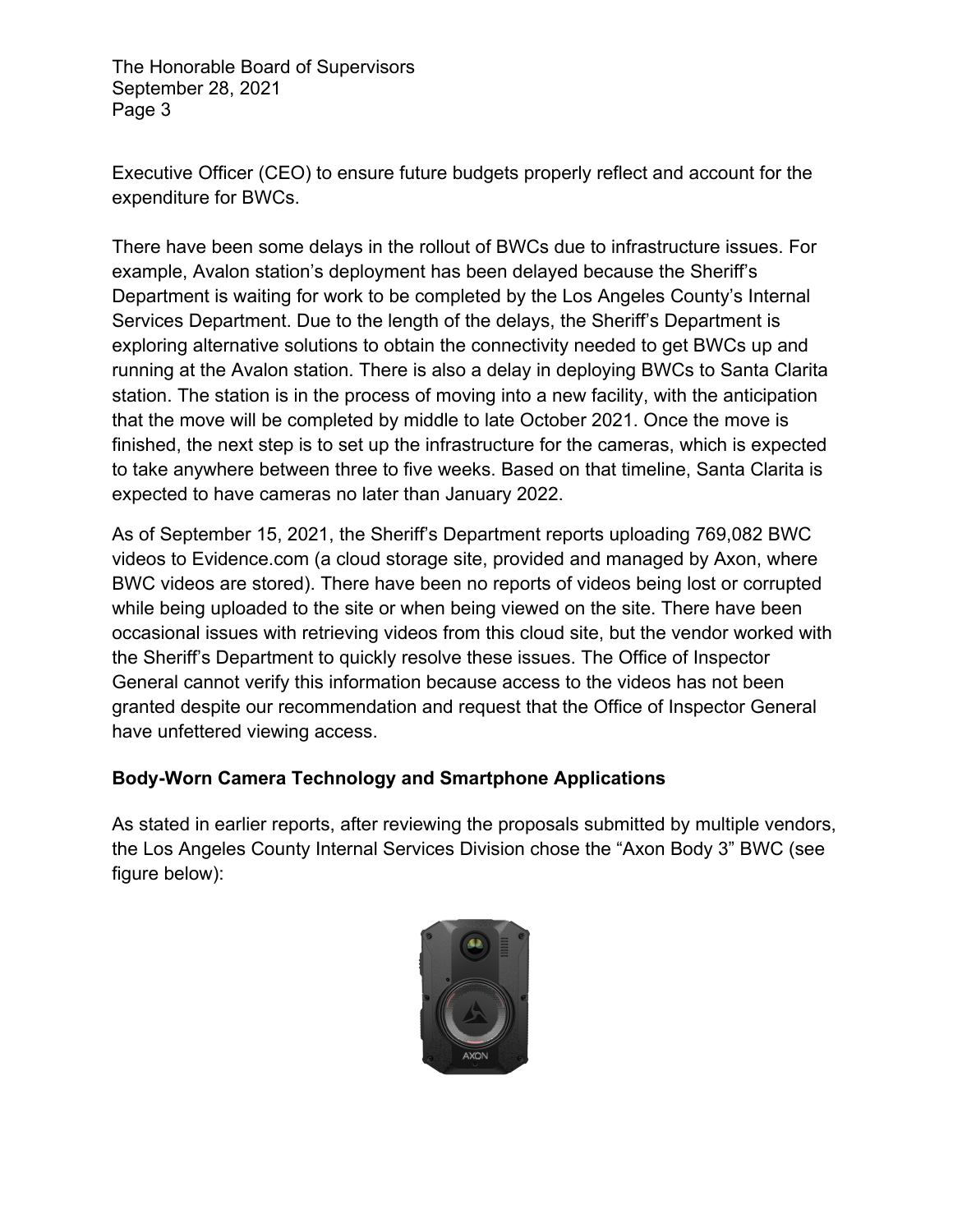Per Axon's website, these cameras come with an extended battery life of up to 12 hours. As with any other technology which runs on lithium batteries, such as cell phones or laptops, the battery's ability to retain a charge diminishes over time. The Sheriff's Department stated it is periodically monitoring the charge capacity of these cameras to ensure they are quickly replaced if the battery is unable to hold a sufficient charge capacity (which usually happens at about the two year mark of a battery's life). Deputies are also provided with a high-speed charging cord, which can be connected to the deputy's patrol car's cigarette lighter receptacle, so deputies can also charge the device between uses to ensure the camera always has sufficient charge to capture events.

According to Axon, the camera can capture up to 30 frames per second.<sup>[1](#page-3-0)</sup> The camera does not have night-vision, nor does it have infrared features. During the recording, the camera embeds into the captured video the GPS location of the incident it recorded. The BWC is equipped with four microphones. According to the Sheriff's Department, with four microphones, conversations which occur at a decibel level of a whisper, should still be abled to be captured.

The camera is attached to the deputy using a "Wing Clip Mount," shown below:



The Sheriff's Department requires deputies to wear the BWC on their persons as close to the sternum as possible and that the BWC be worn no more than five inches to the right, or left or up or down, with the bottom of the camera no lower than four inches above the belt line.

<span id="page-3-0"></span> $1$  The research on humans' ability to capture and process images is still ongoing. Conventional wisdom used to be that humans could see and process anywhere from 30 to 60 frames per second; however, a 2014 Massachusetts Institute of Technology study reported it could be as high as 75 frames per second. Trafton, Ann, "In the Blink of an Eye," MIT News, January 16, 2014[. https://news.mit.edu/2014/in-the-blink-of-an-eye-0116.](https://news.mit.edu/2014/in-the-blink-of-an-eye-0116) Capturing a great number of frames per second requires more storage capacity. The same is true for resolution. The Sheriff's Department BWCs have a resolution of 720p. While 1080p is available the increase in resolution would require more storage and drive up the cost of the cloud storage for the video from the BWCs.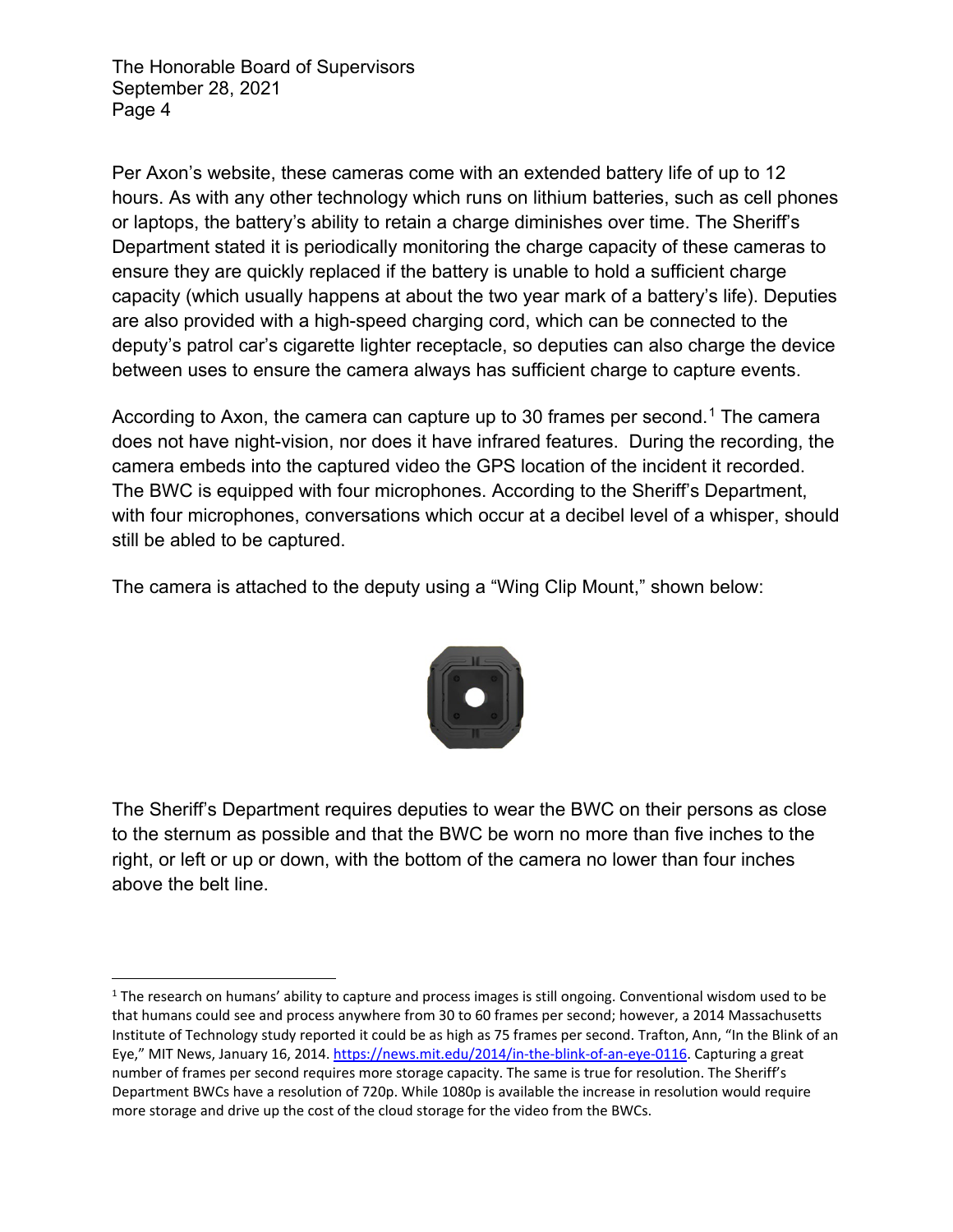Axon also has two phone applications which work with the BWC – "Axon View" and "Axon Capture." Along with BWC, each deputy was given a smartphone. Deputies can download the applications on these smartphones.

Axon View pairs the deputy's phone to his/her BWC. Once the deputy is done recording on their BWC, they can view the video on their cell phone, tag the video with the appropriate metadata, such as a report or incident number, and once the BWC is docked, the video and the accompanying metadata is uploaded to the cloud storage system. This allows deputies to tag the videos with the appropriate metadata prior to returning to the station and without having to wait for the video to upload to Evidence.com, thus saving time. The videos cannot be manipulated regardless of whether the deputy views and accesses the video on their phone or on a computer. Sheriff's Department representatives stated Evidence.com has a detailed audit trail, which records the date, the time, and the names of the persons who viewed the video/evidence in Evidence.com.

Based on Axon and the Sheriff's Department representations of how Evidence.com documents events, if the deputy were to access the video on their phone without the handling investigation lieutenant's permission, the audit trail would show that they did so. Per Sheriff's Department Manual of Policies and Procedures section 3-06/200.55, "Use of Force Incidents," deputies are not permitted to view BWC footage in Category 3 uses of force incidents, which include deputy-involved shooting incidents, without the prior authorization of the handling homicide lieutenant or Internal Affairs Bureau lieutenant. In lesser uses of force cases, such as Category 2 and below, deputies are encouraged to view the video prior to authoring their report. If they choose not to do so, they are required to make the appropriate documentation in their reports. As stated in earlier reports, the Office of Inspector General is concerned with a deputy's ability to view videos prior to authoring their reports, specifically in situations where deputies use force. Regardless of the category of force used, the Office of Inspector General recommends deputies not view video that captured a use of force.

The second smartphone application is Axon Capture, which allows deputies to take additional video, photographs, and audio, and has a feature called "Citizen,"[2](#page-4-0) for uploading evidence from civilian witnesses. For example, deputies can now use their smartphone cameras to search under car seats or other areas out of view of the BWC,

<span id="page-4-0"></span><sup>&</sup>lt;sup>2</sup> Through a "Citizen" link videos, photographs, or documents from civilian witnesses can be uploaded as evidence. The app generates a unique link, specifically to the case and to the civilian who possesses the evidence. The app generated link is emailed to the civilian, who can then send the data via email and it will automatically be placed in Evidence.com in the appropriate report.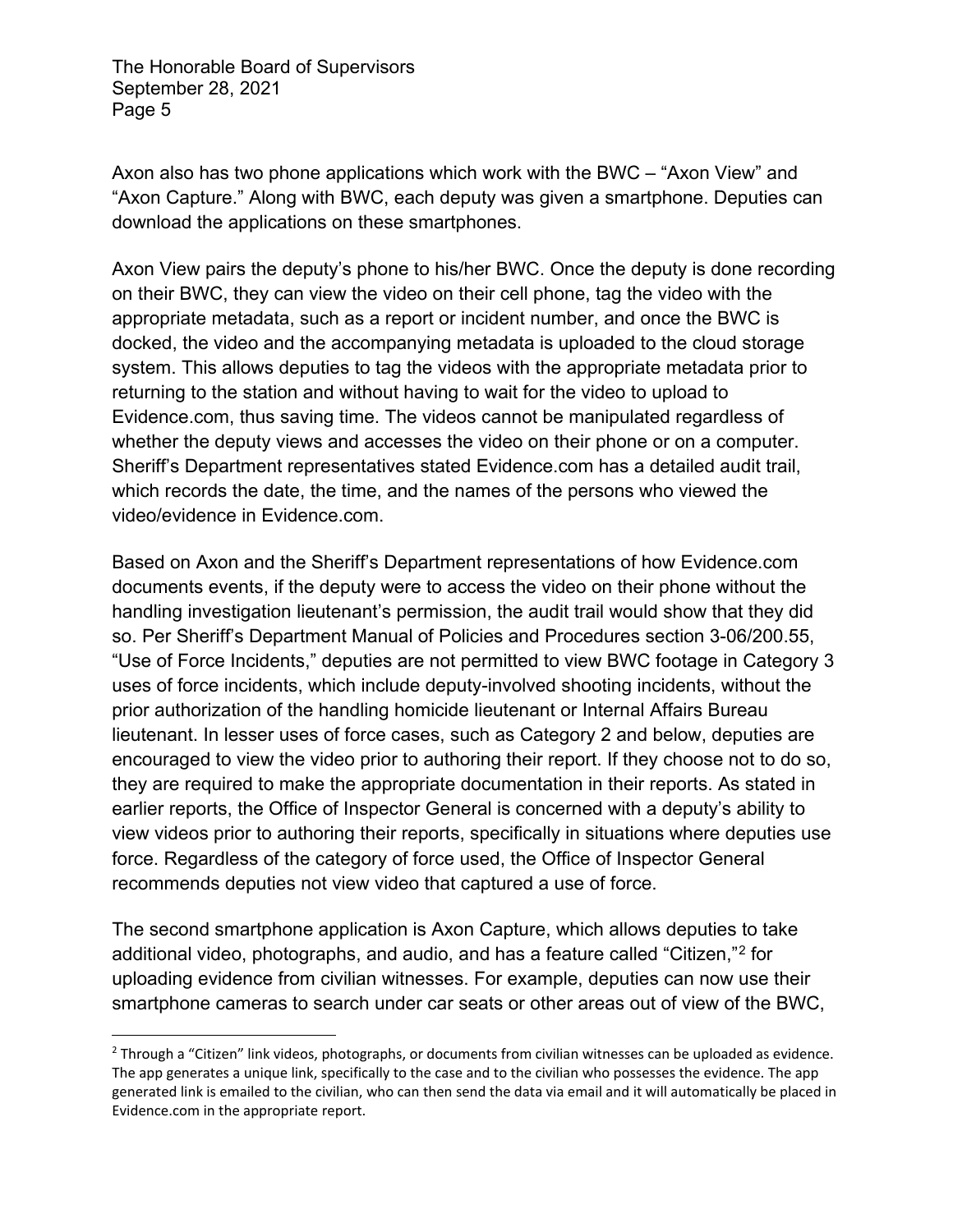which is required to be attached to their uniform. Also, if a person wishes to remain unseen but does not object to a recording of their statement, it is much easier to do this with the phone application as the BWC does not allow for such modification. The videos, photos, and audio captured using this phone application are uploaded to the cloud storage site and can be tagged with the appropriate case report number.

Per the Sheriff's Department, anything captured via BWC or these phone applications is automatically uploaded to the cloud storage site when docked at a computer station. Deputies are responsible for tagging pieces of evidence appropriately to identify the case to which they belong. There may be instances when a deputy may forget to tag a video or other piece of evidence. Per the Sheriff's Department, if that were to happen, there is a failsafe. At the end of the deputy's shift, the BWC are stored at docking stations. The docking station not only charges the device, but automatically uploads data into Evidence.com. Evidence.com, scours the information uploaded daily, and if it identifies a video or other piece of evidence which has not been tagged with a report number, it will issue an alert. Another safety net to catch untagged videos, is the "autotag" feature. The Sheriff's Department purchased this feature which is used to tag and identify untagged videos. "Autotag" uses an algorithm to compare the Computer Aided Dispatch (CAD) system records, which is an extemporaneous record of calls and services the Sheriff's Department receives and the identities of the deputies who responded to it, with the untagged evidence. The system will then match the evidence to the appropriate report and call number.

# **Ensuring that Critical Incidents are Captured on Body-Worn Cameras**

There have been several shootings in recent months, which have not been properly captured on camera because either the cameras have not been deployed to a particular unit or because deputies have failed to activate BWCs. For example, there was a May 13, 2021, shooting which occurred in Industry Station's jurisdiction. As reported in the *Office of Inspector General's Reform and Oversight Efforts: Los Angeles County Sheriff's Department, April to June 2021[3,](#page-5-0)* Operation Safe Streets (OSS) Bureau personnel executed a pre-planned search warrant for a felon with a firearm residing in an apartment building. The warrant team consisted of Los Angeles County District Attorney (LADA) investigators, OSS personnel and Industry Station personnel. During the service of the search warrant, a deputy-involved shooting by members of the OSS team occurred. It was reported that OSS team members saw a suspect point a firearm at a member of the OSS team. Unfortunately, BWCs have not been deployed to the

<span id="page-5-0"></span><sup>3</sup> https://oig.lacounty.gov/LinkClick.aspx?fileticket=B9S58wqiWAY%3d&portalid=18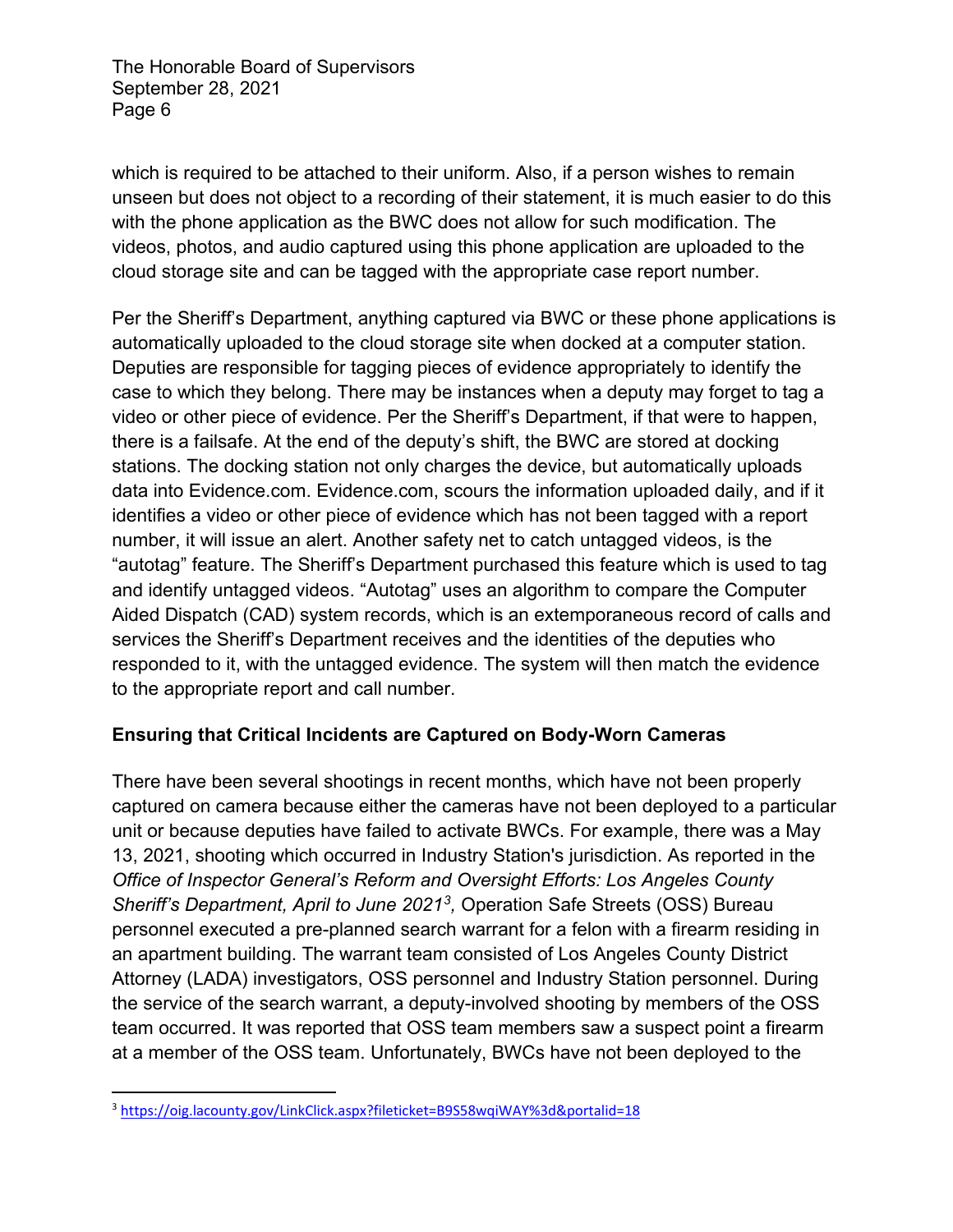OSS unit, meaning that none of these deputies had body-worn cameras, and the incident was not captured from their perspective. An Industry deputy, who was equipped with a body-worn camera, heard gunshots and began firing towards the direction of gunfire. However, he did not activate his BWC until after he began shooting. That deputy was the only person to activate his camera but the lag in activation resulted in the shooting not being recorded. It is possible that some of the questions raised by the Office of Inspector General with regard to this shooting could be answered if the shooting was captured on one or more BWCs.

In a Compton shooting on August 19, 2021, during which the shooter deputy failed to activate his BWC, a second deputy who heard the commotion turned on his BWC, but it did not capture the initial shots fired. The deputies gave chase and used force to finally take the suspect into custody, but it is not clear if any of the deputies activated their cameras during the pursuit and the subsequent use of force. As a corrective action for this lapse of recording, the Sheriff's Department requested personnel to be re-briefed on BWC activation policies.

# **Continuing Concerns Regarding the Deployment and Use of BWC**

In the above examples, Office of Inspector General have only viewed portions of BWC video. To date the Sheriff's Department has not granted the Office of Inspector General access to any BWC videos stored on Evidence.com. As the Sheriff's Department states, the videos stored on the site cannot be tampered with or manipulated, and there is an audit trail of all who have accessed the data in the storage site. With such measures in place, it is unclear why the Sheriff's Department remains unwilling to grant viewing access to the Office of Inspector General.

From the limited information provided to the Office of Inspector General through attendance at Sheriff's Department Critical Incident Reviews, there are concerns with the deputies' activation and deactivation of BWCs. As recommended previously, the Office of Inspector General should have unfettered viewing access to all BWC video through Evidence.com.

In recent months, Office of Inspector General staff have been shown selected portions of BWC videos as attendees at Sheriff's Department Critical Incident Reviews. [4](#page-6-0) Critical Incident Reviews are done shortly after a deputy-involved shooting, an in-custody death, or a death in the field. With the rollout of BWCs to different stations, Sheriff's

<span id="page-6-0"></span><sup>4</sup> *See* Los Angeles Sheriff's Department Manual of Polices and Procedures section 3-09/330.00, "Critical Incident Review Panel." http://pars.lasd.org/Viewer/Manuals/10008/Content/14069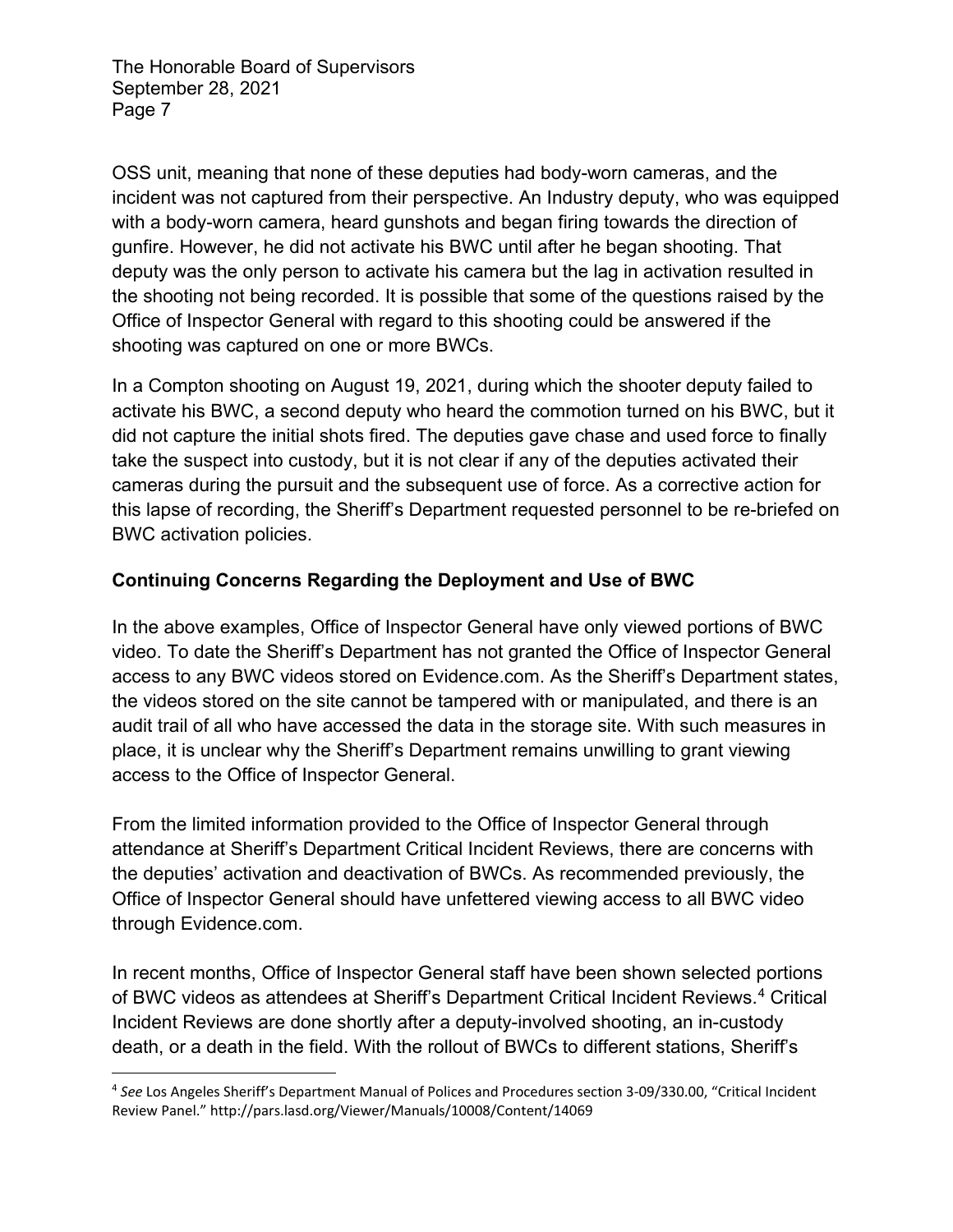Department investigators are now able to present to meeting attendees video captured by one or more BWCs. In the early stages of this rollout, there have been several concerning patterns that have emerged based on the videos shown at these reviews. One emerging pattern is a delay in turning on the BWC. In some instances, deputies wait to activate the camera until the incident has escalated. In other situations, deputies simply forget to turn on the camera. Some Sheriff's Department members have tried to excuse the delay based upon forgetfulness or how quickly an incident escalated. However, Sheriff's Department policies state deputies shall activate the camera for any investigative or enforcement contacts, meaning that the BWC should have been activated when the deputy made contact not after the situation escalated. This reason is why the Office of Inspector General recommended that the Sheriff's Department have a blanket policy that BWCs should be turned on for any contact with a civilian, not only for investigative or enforcement contacts. For example, when contacting an individual in response to a call for service, the BWC should be activated; when a deputy is approaching to execute a warrant as the deputies approach the location, per policy they shall turn on their cameras; when they approach civilians to speak to them, deputies should be turning on the cameras. In these real-life examples, the situation has not yet escalated and turning the BWC on before the contact ensures that the camera will be on if the situation escalates. It must be made clear to deputies that it is their responsibility to ensure all contacts with civilians must be captured from the beginning.

Another emerging pattern is the activation and deactivation of the cameras while on a call. In some instances, deputies have activated the camera, but then turned it off prior to the completion of the call only to miss recording relevant portions of the call and/or arrest. Office of Inspector General staff have seen instances in which the BWC video fails to capture the entirety of an incident (at least from the vantage point of a particular camera) because a deputy or deputies at the scene stop recording based on not being assigned as the primary person who is investigating the crime, taking the person into custody, or conducting witness interviews. Sheriff's Department personnel have also voiced concerns over the deputies activating and deactivating their cameras in this fashion; in some instances, they have requested that deputies who failed to activate the BWC or deactivated it prior to the incident's conclusion, be re-briefed on BWC policies to ensure deputies understand the importance of continuing to record an incident until the conclusion of the incident.

The discretion left to the deputies in the Sheriff's Department's policy on activating the cameras is a possible cause for the repeated failures to activate the cameras that the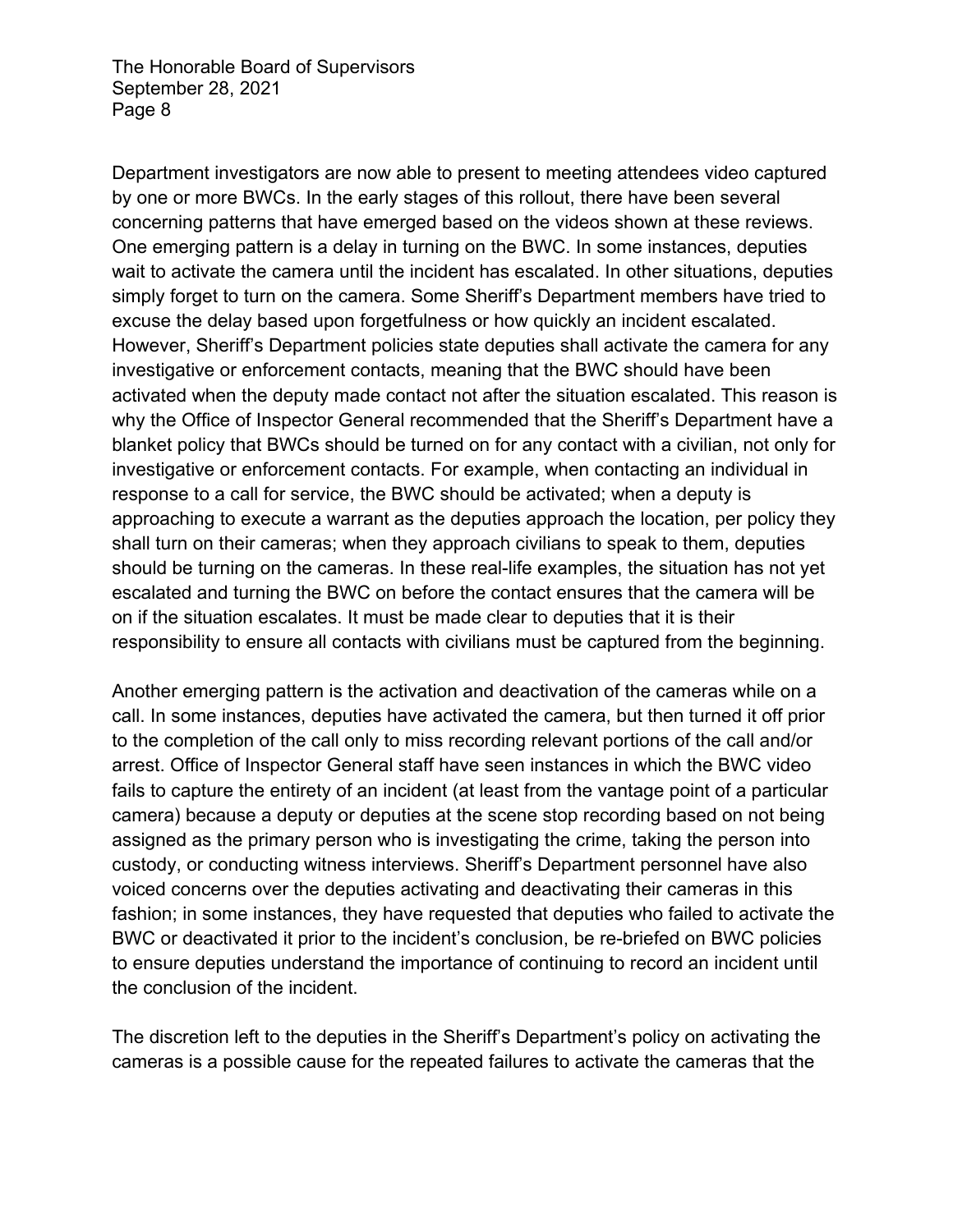Office of Inspector General has seen.<sup>[5](#page-8-0)</sup> The Office of Inspector General, previously recommended the Sheriff's Department change its policy on deputies' discretion in activating the camera. In the Sheriff's Department's Manual of Policies and Procedures, section 3-06/200.08, "Body Worn Camera Activation" it states:

Department personnel shall activate their body worn camera (BWC) prior to initiating, or upon arrival at, any enforcement or investigative contact involving a member of the public, including all:

- Vehicle stops;
- Pedestrian stops (including self-initiated consensual encounters);
- Calls for service;
- Code-3 responses, including vehicle pursuits;
- Foot pursuits;
- Searches;
- Arrests;
- Uses of force, including any transportation of the subject;
- In-custody transports of persons who are uncooperative, belligerent, or threatening;
- Suspect, victim, and witness interviews (except as indicated in the Manual of Policy and Procedures section 3-06/200.18, Body Worn Camera Recording Exceptions); and/or
- Any encounter with a member of the public who is or becomes uncooperative, belligerent, or otherwise hostile.

Department personnel may activate their BWC for the following reasons:

- Transportation of a member of the public; and/or
- Other investigative or enforcement activities where, in the Department member's judgment, a video recording would assist in the investigation or prosecution of a crime or when a recording

<span id="page-8-0"></span><sup>5</sup> The Office of Inspector General's inability to conduct independent reviews of body-worn camera video compromises the ability of the Office of Inspector General to conduct timely, full, and fair investigations. The current process whereby the Office of Inspector General is permitted to view only edited portions of the BWC video selected by the Sheriff's Department, is inadequate and does not allow for effective analysis. Without access to the full inventory of BWC video on Evidence.com, it is impossible for the Office of Inspector General to ascertain whether the failure to activate BWCs is a limited or pervasive problem. The Office of Inspector General must be able to randomly audit videos to determine whether there is compliance with Sheriff's Department policies and procedures.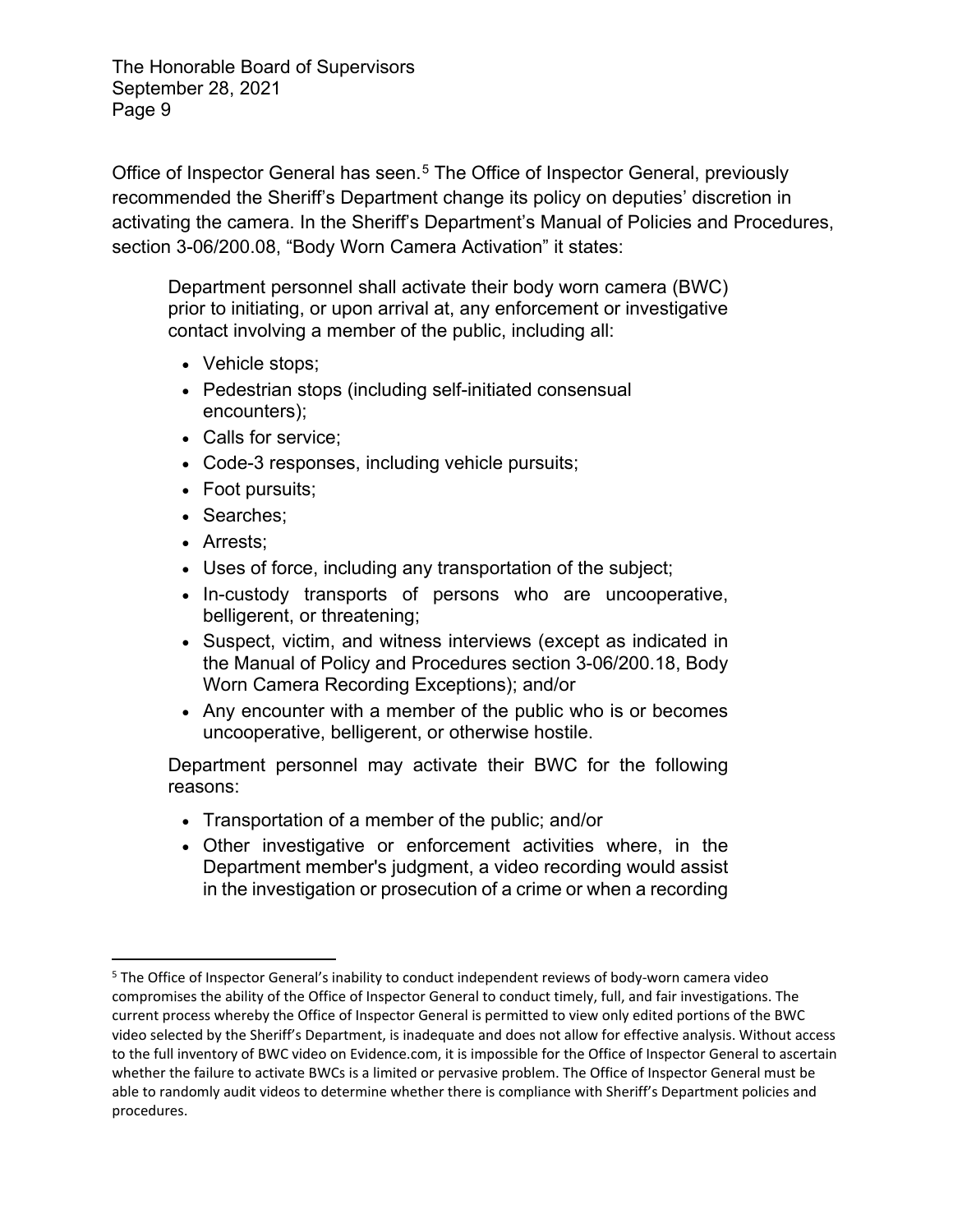> of an encounter would assist in documenting the incident for later investigation or review.

While the policy appears to be broad, the itemized list suggests that deputies have the option not to turn on cameras in other instances, which may still be considered investigative work and/or an encounter with a civilian. In the same policy, the Sheriff's Department gives latitude to the deputies to choose in other situations whether turning on their cameras would assist an investigation or not. The policy can give rise to confusion and misinterpretation. Adopting a more simplified policy of requiring deputies to activate the cameras when responding to any call for service or the initiation of any civilian contacts or other law enforcement duties, and requiring these cameras not be de-activated until the termination of the call for service or contact is a better practice. As an American Civil Liberties Union (ACLU) attorney stated, "'You don't want to give officers a list and say, 'Only record the following 10 types of situations.' You want officers to record all the situations, so when a situation does go south, there's an unimpeachable record of it—good, bad, ugly, all of it. This is an optimal policy from a civil liberties perspective.'"[6](#page-9-0) By having a policy which states succinctly turn on the camera "when responding to a call for service or at the initiation of any other law enforcement or investigative encounter between a police officer and a member of the public," it takes out the guess work of the situations in which the BWC should be activated.

Obviously, there are situations in which the need for confidentiality for victims of sensitive crimes, such as rape and abuse, who may not wish to be recorded, outweigh the reasons for recording the encounter. [7](#page-9-1) The Sheriff's Department's policies, Manual of Policies and Procedure section, 3-06/200.18, "Body Worn Camera Recording Exceptions," already allows for deputies to use their judgement as to when not to record encounters with confidential informants or victims of sensitive crimes.

During the initial rollout, the Sheriff's Department allowed for a 90-day grace period for deputies to get accustomed to the camera. During those 90 days, deputies may be counseled for their failure to comply with Sheriff's Department BWC policies, but will not be disciplined. After that 90-day grace period, failure to comply with policy should result in discipline and that discipline should be specific to activation failures, not simply for failing to perform to standards. As of September 23, 2021, the Sheriff's Department

<span id="page-9-0"></span><sup>6</sup> Miller, Lindsay, Jessica Toliver, and Police Executive Research Forum "Implementing a Body-Worn Camera Program: Recommendations and Lessons Learned," Washington, DC: Office of Community Oriented Policing Services, 2014, p. 13.

<span id="page-9-1"></span><sup>7</sup> Stanley, Jay, "Police Body-Mounted Cameras: With Right Policies in Place, a Win for All. Version 2.0," ACLU, March 2015. https://www.aclu.org/sites/default/files/assets/police\_body-mounted\_cameras-v2.pdf